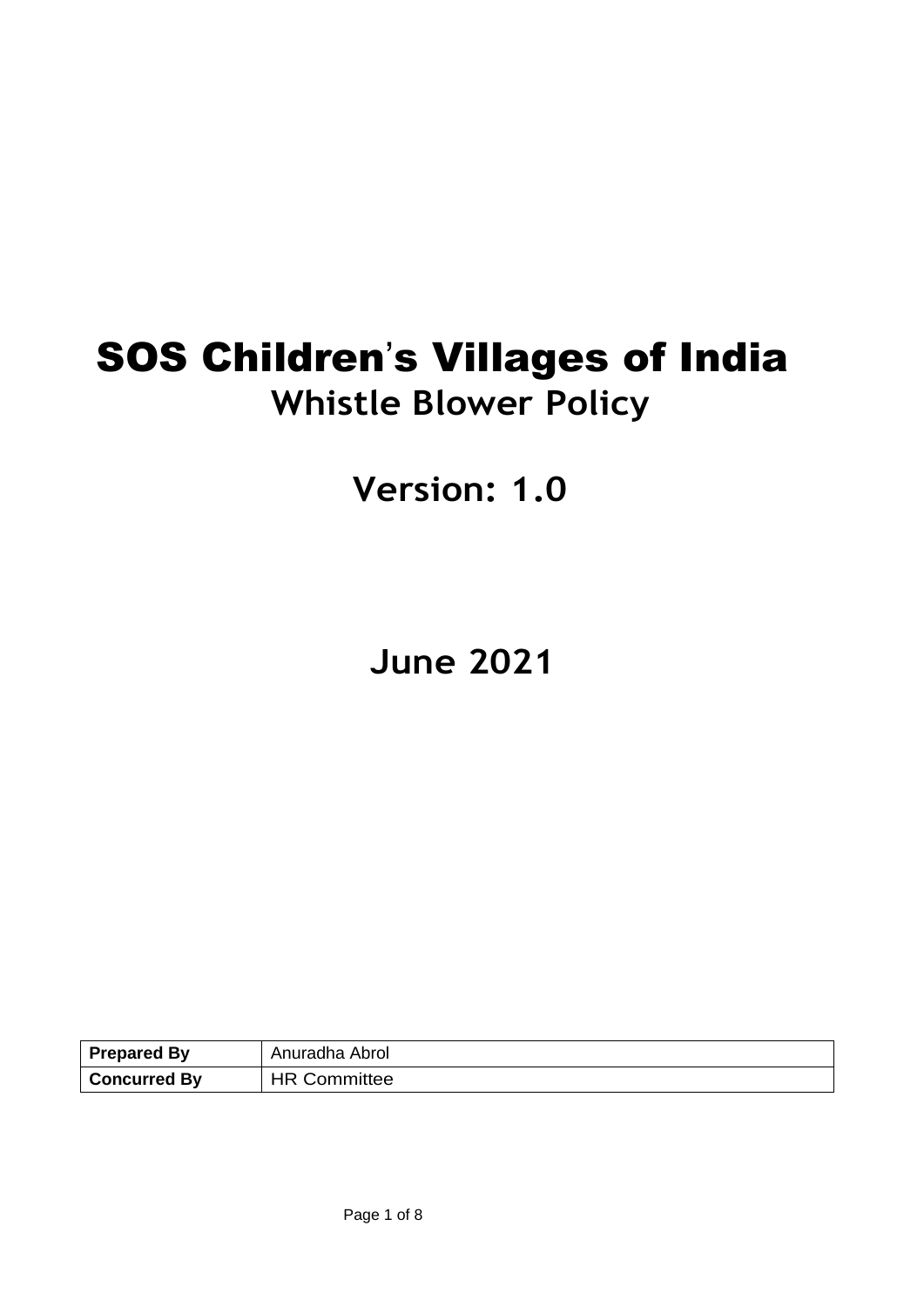## **INDEX**

| 2.             |                                                  |  |
|----------------|--------------------------------------------------|--|
| 3.             | REPORTING OF A WHISTLE BLOWER CONCERN/COMPLAINT5 |  |
| 4.             |                                                  |  |
| 5 <sub>1</sub> |                                                  |  |
| 6.             |                                                  |  |
| 7.             |                                                  |  |
| 8.             |                                                  |  |
| 9 <sub>1</sub> |                                                  |  |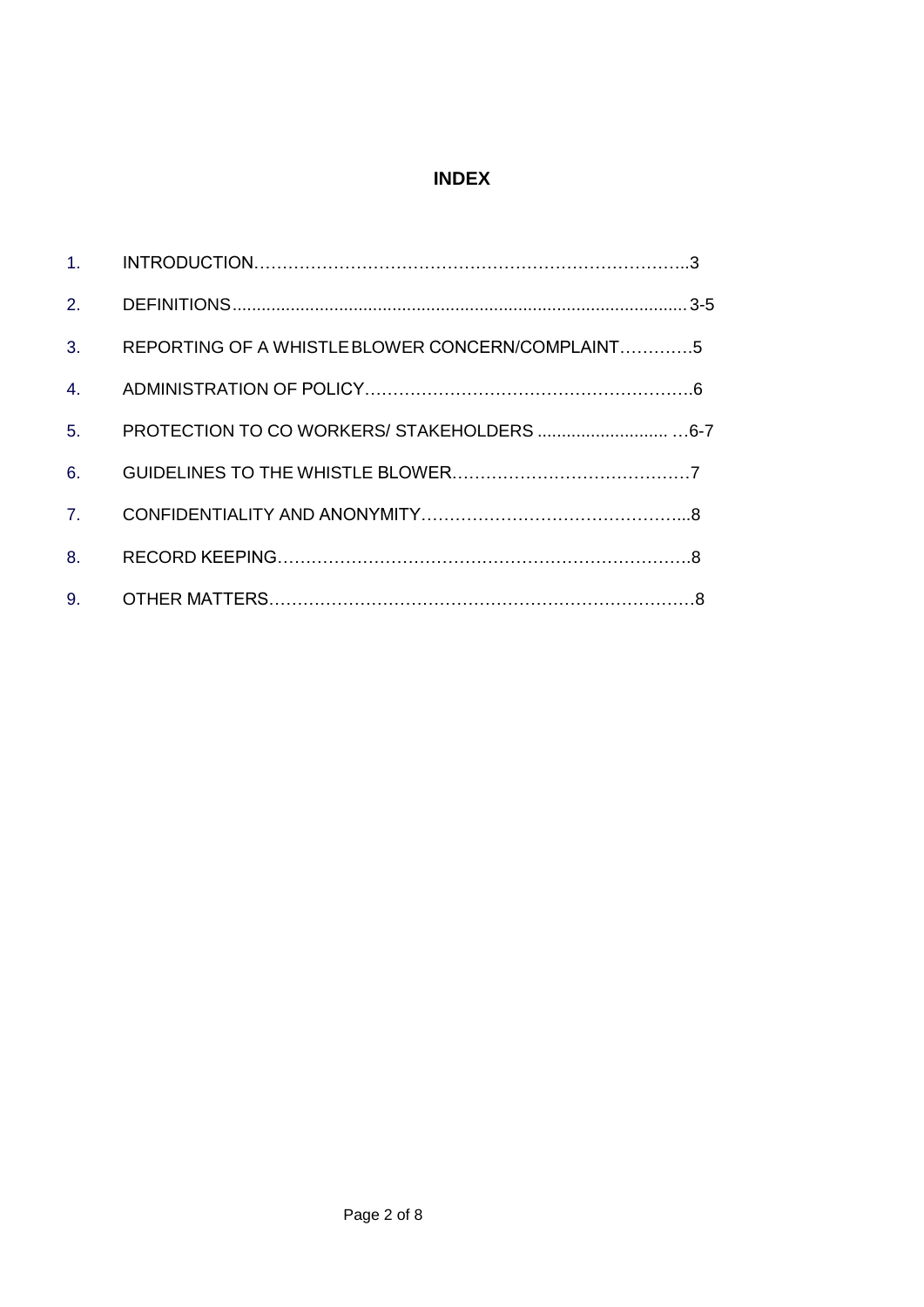## 1. Introduction

SOS Children's Villages of India is a Not for profit organization working for the care and protection of children. Organisation takes pride in its policies which encourage openness, integrity and compliance in workplace and is committed to building high standards of governance, ethics and legal standards. The organization deploys several modes of checks and balances to ensure adherence to its policies.

The purpose of the Whistle Blower Policy ("the Policy") is to encourage Co Workers/ stakeholders to report matters without the risk of subsequent victimization, discrimination or disadvantage. The Policy applies to all Co Workers/ stakeholders working for the Organization and external stakeholders. This policy also provides a platform for our key external stakeholders like donor's, Vendors and beneficiaries to raise concerns freely.

The Whistle Blowing or reporting mechanism set out in the Policy, invites all Co Workers and external stakeholders to act responsibly to uphold the reputation of the Organization. The Policy aims to provide a mechanism to ensure that concerns are properly raised, appropriately investigated and addressed. The Organization recognizes this mechanism as an important enabling factor in administering good governance practices.

Nothing in this Policy is intended to limit any protections provided to Whistle Blowers by any applicable laws or regulations or to place any limits on a Whistle Blower's ability to communicate with government, administrative, or law enforcement authorities, as provided for by law.

## 2. Definitions

## 2.1 Co Workers

A co-worker is every bonafide co-worker currently in the employment of the Organization. For the purpose of this policy, co- worker includes Board of directors of the Organization.

## 2.2 External Stakeholders

An external stakeholder is any vendor, donor, service provider or beneficiary of the organization.

## 2.3 Retaliation/Victimization

Retaliation is any act, direct or indirect, recommended, threatened or taken against a Whistle Blower by any person because the Whistle Blower has made a disclosure pursuant to the Policy. Retaliation includes overt/covert acts of:

- **•** discrimination
- reprisal
- harassment
- vengeance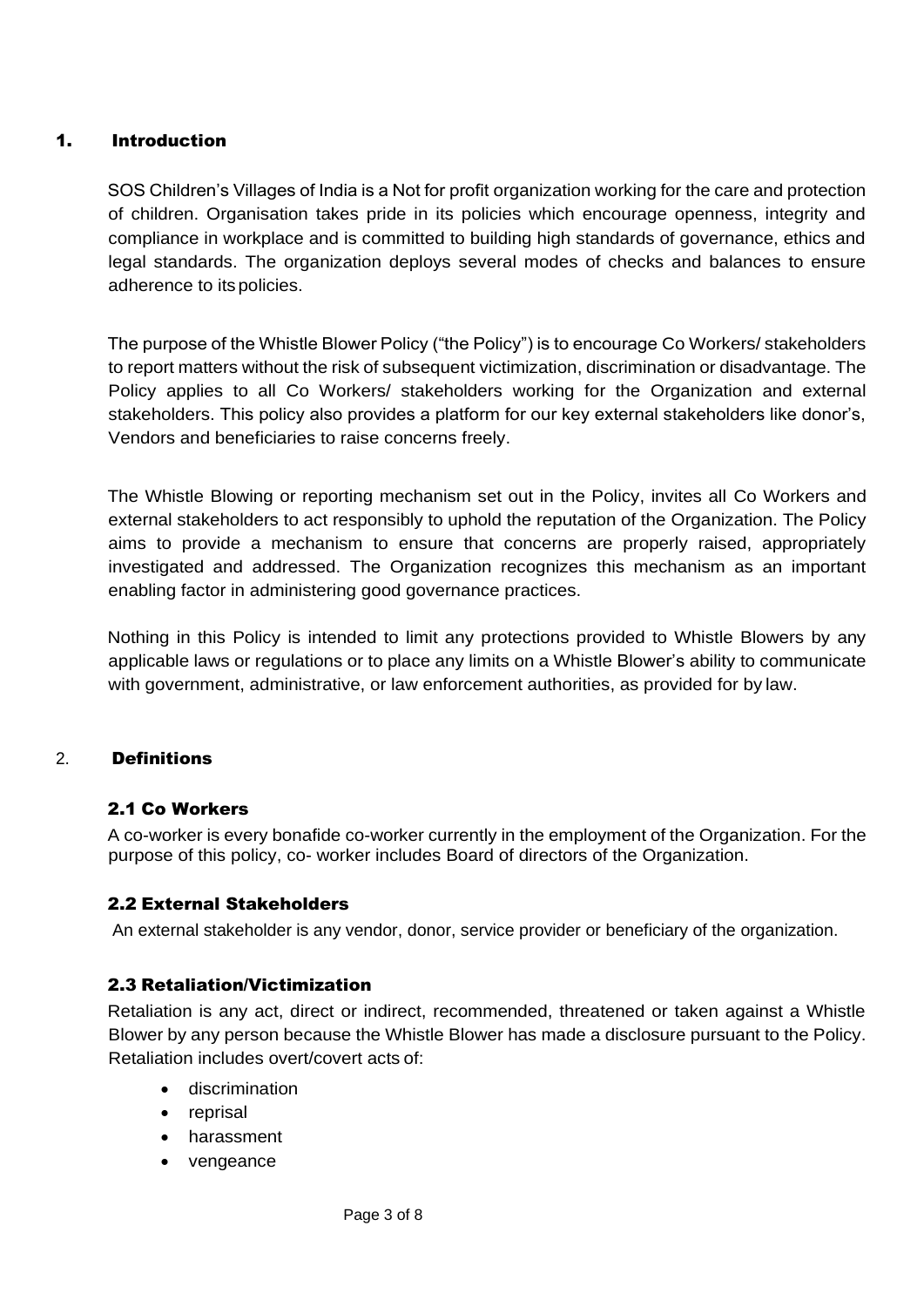## 2.4 Whistle Blower

A Whistle Blower means any co-worker or external stakeholder who raises a concern in accordance with this Policy.

## 2.5 Whistle Blowing 'Concern' or 'Complaint'

Whistle blowing (also referred to as 'complaint' or 'concern') can be described as attracting management's attention to information about potentially illegal and/or unacceptable practices in the organization by either a fellow co-worker or external stakeholders.

Co Workers/ stakeholders/external stakeholders can raise concerns/issues, if any, which they have on the following or possibilities/apprehensions of:

There are **five** main kinds of matters that can be reported:

- suspected corruption incidents,
- child safety concerns,
- general feedback or complaints in services or programmes,
- Human resources (HR) issues and sexual harassment issues
- Breach of Code of Conduct of the organisation

Complaints under the above areas mentioned can be shared thru CPP, POSH, Anti-Fraud & Anti-Corruption policies and only in case of complaint where the complainant wants to keep their identity protected they can use this policy

To be considered under the Policy, the complainant (i.e. co-worker or external stakeholder making the complaint) is encouraged to provide the following information in his/her complaint: name, contact details, co-worker number, and department.

Other than complaints relating to concerns regarding child safeguarding or auditing matter, the Organization shall not entertain any complaint where all such information is not provided, including anonymous/pseudonymous complaints.

In respect of such anonymous/pseudonymous complaints (i.e. other than complaints relating to concerns regarding child safeguarding or auditing matters) no further action will be required to be taken and the case will be closed, without intimation to the complainant. Notwithstanding the foregoing, the Officers authorized to receive whistleblowing complaints – which in the current situation are Ms. Sudha Sastri and Mr. Rajeev Grover, in their joint discretion, that anonymous/pseudonymous complaints be considered under the Policy, even when such complaints do not relate to concerns regarding questionable child safeguarding or auditing matters.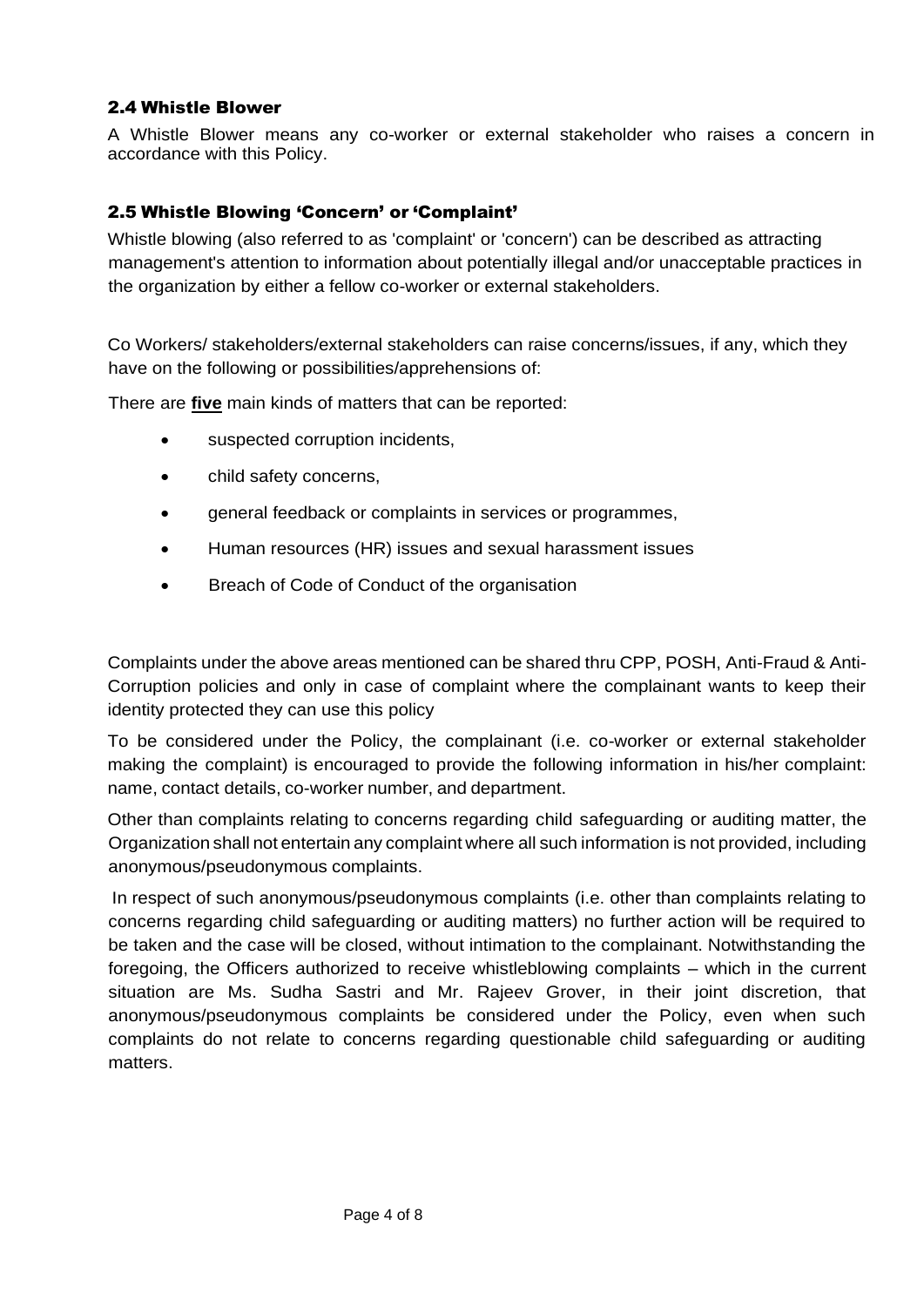#### 2.6 Board members and Senior Management

Board members mean any member of the Board of the Organization.

Senior Management means any official with the grade Deputy National Director or Secretary General in the Organization.

## 2.7 Authorized recipients of the whistleblower complaints

These are two members of SOS Board namely Ms. Sudha Sastri and Mr. Rajeev Grover currently who will have access to all whistleblower complaints and they will decide the further course of action. Their names are Ms Sudha Sastri and Mr. Rajeev Grover. They will report status of all complaints and closures to the President of SOS Board Mr. Rakesh Jinsi. These Board members will be performing this role in their capacity as individual's members of SOS Board and are the well wishers of the organization.

## 3. Reporting of a Whistle Blower concern/complaint

## 3.1 The co-worker / external stakeholder may send a communication directly in writing through a letter to:

Ms Sudha Sastri or Mr Rajeev Grover SOS Vasant Kunj Address

## **OR**

A co-worker/ external stakeholder may also send a communication through an e-mail addressed t[o whistleblower@SOSCVindia.o](mailto:whistleblower@SOSCVindia.)rg

#### **OR**

They can also intimate through the SOS website at HR E connect under the heading of "Whistle **Blower Complaint Box"** 

## OR

#### Call the Toll free phone number 1800-419-56-58.

Additional modes of communication or access would be made available to Co Workers/ stakeholders in appropriate or exceptional situations.

**3.2** Within a reasonable time of receipt of the concern by Ms. Sudha/ Mr. Rajeev, an acknowledgment shall be sent to the sender of the concern (where a return address or email address is available). The acknowledgment shall confirm receipt of the concern and inform the sender that the concern would be inquired into, appropriately addressed and reported to the President and Management as appropriate.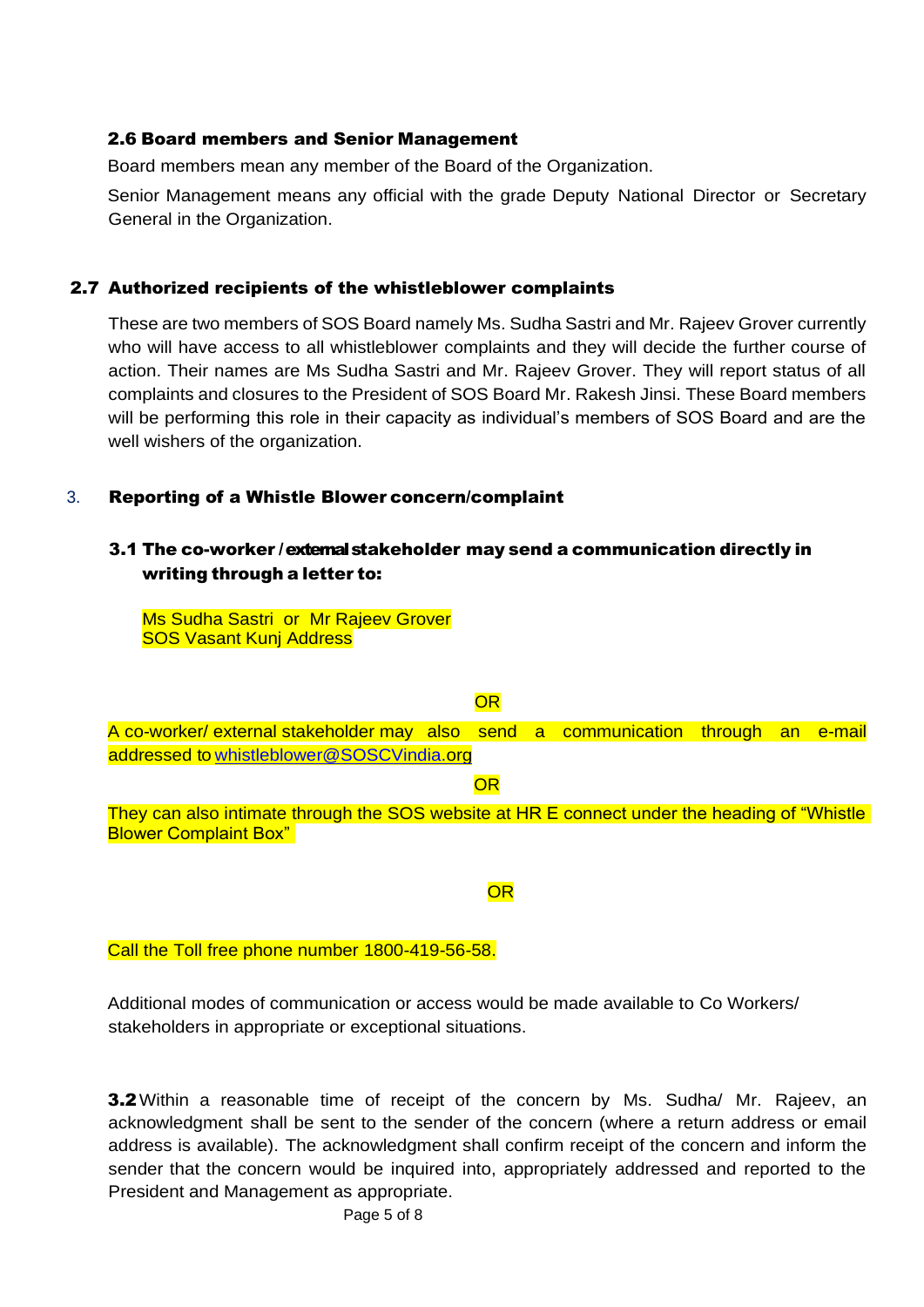In case the concern does not fall within the ambit of the Whistle Blower Policy, the sender shall be informed that the concern is being forwarded to the appropriate department/authority for further action, as may be deemed necessary.

## 4. Administration of Policy**:**

**4.1** Ms. Sudha / Mr. Rajeev, upon receipt of the concern or complaint shall immediately set in motion appropriate action to inquire into the matter.

4.2 Inquiry into the concerns received under this policy shall normally be completed within 90 days of receipt of the concern by authorized recipients. Concerns requiring additional time for inquiry shall be intimated to the President SOSCVI. Once the inquiry is completed, the report will be discussed with President and Secretary General. In case further enquiry has to be done the same will be done and appropriate legal action will be initiated by the President/SG as per organizational HR policy.

**4.3** The concern shall be deemed as closed upon conclusion of the inquiry and disciplinary action, or reporting as required by HR policy, after which the concern shall be reported as closed to the president by the authorized recipients.

4.4 The status of all concerns which are open shall be reported to the President by Authorized Recipients on a quarterly basis. Concerns which were closed during the preceding quarter shall also be informed to the President along with relevantdetails.

**4.5** Authorized Recipients shall lay down operating guidelines for handling the disclosures, investigations, record retention, communication, process of reporting of actions taken etc. They will take required support from HR/ audit team as found necessary.

## 5. Protection to Co Workers/ External Stakeholders

Protection to Co Workers/ external stakeholders and prevention of the said co-worker or stakeholder against retaliation, victimization or harassment raising any concern under the Policy

Any co-worker who makes a disclosure or raises a concern under the Policy will be protected, if the co-worker or external stakeholder:

- Discloses the information in good faith
- Believes it to be substantially true
- Does not act maliciously nor makes false allegations and
- Does not seek any personal or financial gain from the Organization.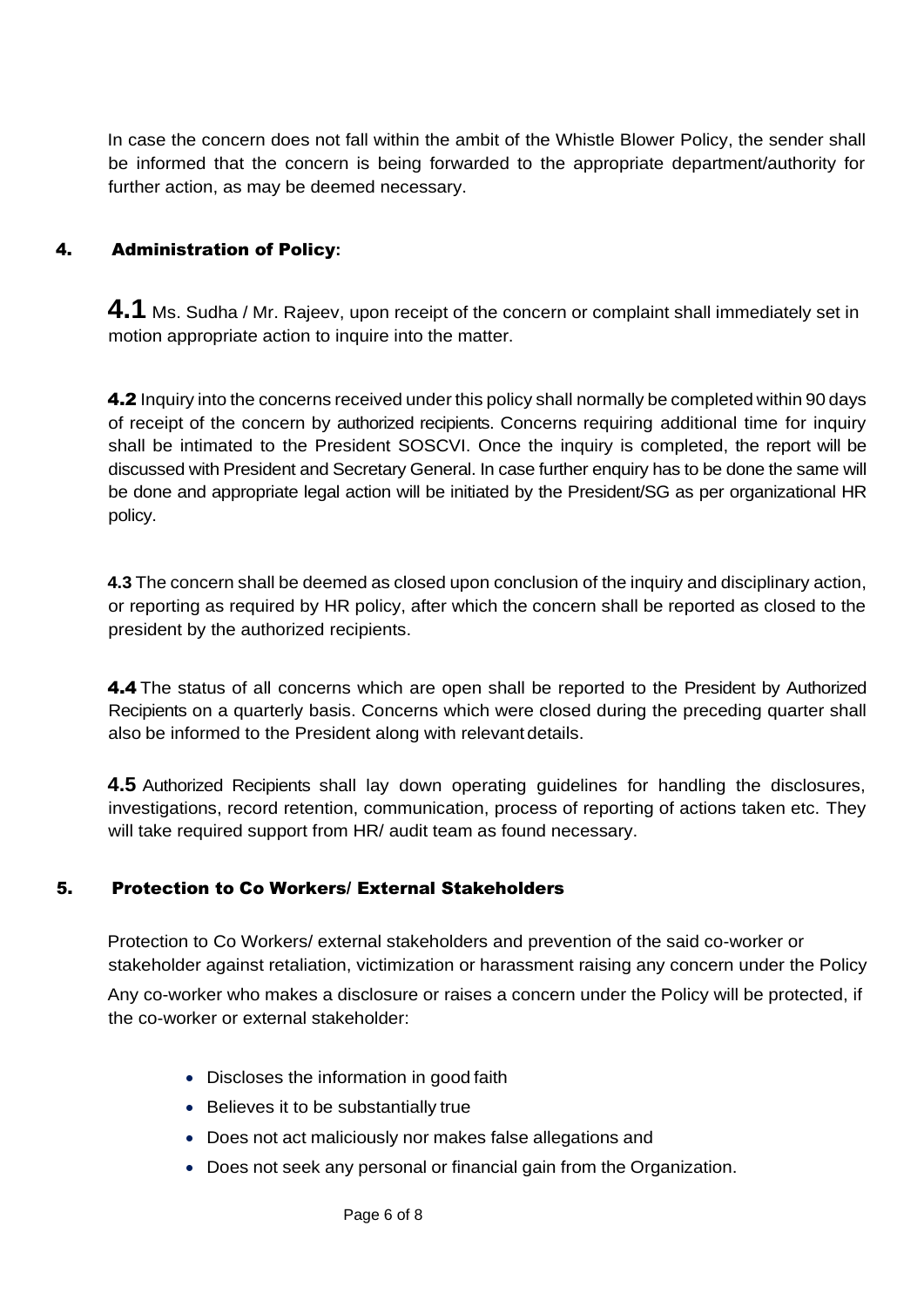The Organization will not tolerate any attempt on the part of anyone to retaliate, apply any sanction or disadvantage or to discriminate against any person who has reported to the Organization serious and genuine concern regarding an apparent wrongdoing by any other fellow co-worker or external stakeholder.

Any infractions of the Code of Conduct of the Organization by the complainant after raising the complaint may however invalidate the protection provided under this Policy.

Protection under the Policy shall be available to the co-worker who raises the concern under this Policy till such time that the complainant's employment subsists with the Organization. A coworker who wishes to raise a concern in respect of any disciplinary action or any act of retaliation as defined in this Policy against the concerned co-worker can do so within three months of such action or act of retaliation. After this time period has elapsed, the concern, if raised shall not be treated as a concern under this Policy. Notwithstanding the foregoing, the authorized recipients may direct, in his/her discretion, that such concern be considered under the Policy even if raised beyond the three months' period.

Any attempt on the part of any co- worker to misuse the Policy for personal advantage will be dealt with strictly by the Organization as per the defined dispute resolution machinery and for the external stakeholders who misuses the said Policy with a malice to harm the reputation of a coworker or the Organization, the Organization may impose some financial penalty or take legal action as per law.

The protections afforded under this Policy shall in no way condone a Co- worker's violation of the Organization's Code of Conduct or other internal policies or schemes, and this Policy therefore does not preclude the Organization from taking appropriate action against a co-worker or external stakeholder who violates the Code of Conduct or other internal policies or schemes. Any proceedings undertaken by the Organization to determine such a violation by any co-worker or external stakeholder, and any ensuing action taken by the Organization against a co- worker or external stakeholder on account of a determination of such violation, are intended to be separate and distinct from the provisions of thisPolicy.

The foregoing is not intended to undermine protections afforded by this Policy in cases where the Authorized recipients are satisfied that the co-worker or external stakeholder has blown the whistle in good faith. Additionally, a co-worker or stakeholder not regarded as a whistle-blower under the Policy, including on account of such co- worker or stakeholder's acts or omissions, shall not be entitled to the protections under this Policy.

## 6. Guidelines to the Whistle Blower

**a)** Whistle blowers are required to provide initial information relating to a reasonable belief that an unethical activity has occurred.